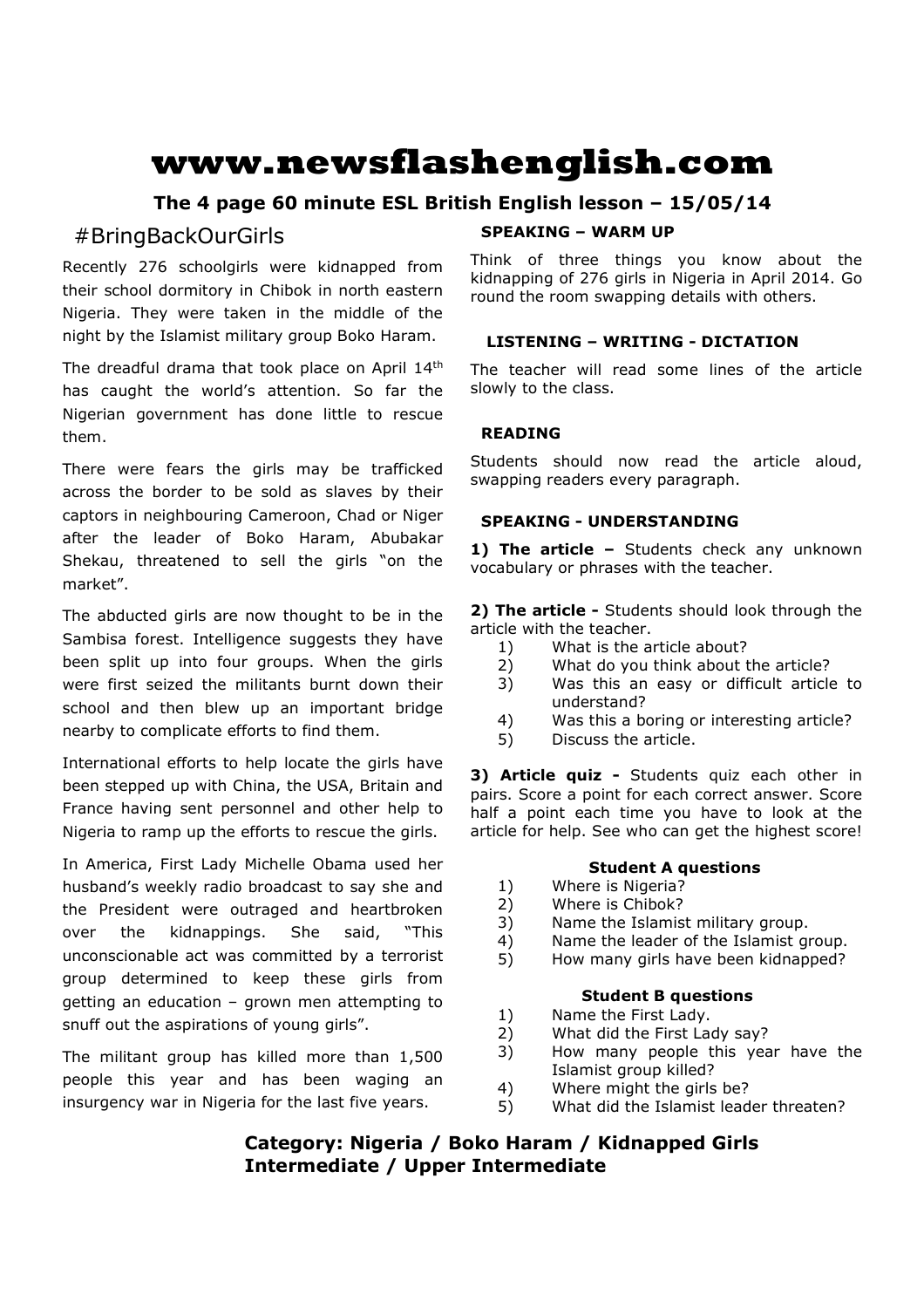#### **WRITING / SPEAKING**

you can to do with **'***#BringBackOurGirls***'.** *Onetwo minutes.* Compare with other teams. Using your words compile a short dialogue together.

#### **WRITING / SPEAKING**

*In pairs* – Using the article write down three things you know about the missing schoolgirls in Nigeria. Discuss together.

 $1)$   $\qquad \qquad$ 2) \_\_\_\_\_\_\_\_\_\_\_\_\_\_\_\_\_\_\_\_\_\_\_\_ 3) \_\_\_\_\_\_\_\_\_\_\_\_\_\_\_\_\_\_\_\_\_\_\_\_

Add three other things you know about this news story*.* Discuss together.

 $1)$   $\qquad \qquad$ 2) \_\_\_\_\_\_\_\_\_\_\_\_\_\_\_\_\_\_\_\_\_\_\_\_ 3) \_\_\_\_\_\_\_\_\_\_\_\_\_\_\_\_\_\_\_\_\_\_\_\_

 *The teacher will choose some pairs to discuss their findings in front of the class.* 

# **SPEAKING / DRAWING**

*As a class -* **Nigeria** – On the board draw a map of Nigeria. Where is it? What countries surround it? What is its capital? Locate Chibok! Discuss together. (**Google it all**) *2 mins.* 

*The teacher will choose some students to read out their findings to the class.* 

#### **DISCUSSION**

#### **Student A questions**

- 1) When did you first hear about this news story?
- 2) Why is the Nigerian government so slow in rescuing the schoolgirls?
- 3) Should more have been done sooner to help rescue the schoolgirls?
- 4) Was the First Lady in the USA right to speak out like she did?
- 5) Will you be visiting Nigeria soon?
- 6) What message would you send these kidnapped schoolgirls?
- 7) Why has the Islamist group taken these schoolgirls prisoner?
- 8) What do we know about the Islamist leader Abubakar Shekau?
- 9) Have you been following this news story?
- 10) Have you learnt anything in today's English lesson?

#### **SPEAKING – ROLEPLAY 1**

In pairs. On the board write as many words as In groups. One of you is the interviewer. There are up to four guests. You are in the BBC World<br>News studio. Todav's interview is: News studio. Today's interview is: *#BringBackOurGirls. 10 mins.* 

- 1) Nigerian President Goodluck Jonathan
- 2) One of the lucky girls who escaped from her captors in this news story.
- 3) A journalist.
- 4) The US First Lady.

*The teacher will choose some groups to roleplay their interview in front of the class.* 

#### **SPEAKING - ROLEPLAY 2**

*In pairs.* Student A is in England. Student B is in Nigeria (Imagine!). You are discussing the kidnapped girls in Nigeria. *5 mins.* 

#### **SPEAKING – DISCUSSION**

*Allow 10 minutes* – As a class.

#### *#BringBackOurGirls*

Talk about the news story

What is the latest?

*The teacher can moderate the session.*

#### **DISCUSSION**

#### **Student B questions**

- 1) What is the Nigerian President Goodluck Jonathan doing to help rescue the girls?
- 2) Why should Nigerian students live in fear?
- 3) Have you sent a message to *#BringBackOurGirls*?
- 4) Can you think of any other recent kidnappings?
- 5) What can you do to help raise awareness of this news story?
- 6) What other parts of the world suffer from these extremists?
- 7) Will the girls be found?
- 8) Who are Nigeria's Boko Haram Islamists?
- 9) Has this been a difficult lesson for you to understand?
- 10) Did you like this discussion?

Find similar lessons at http://www.NewsFlashEnglish.com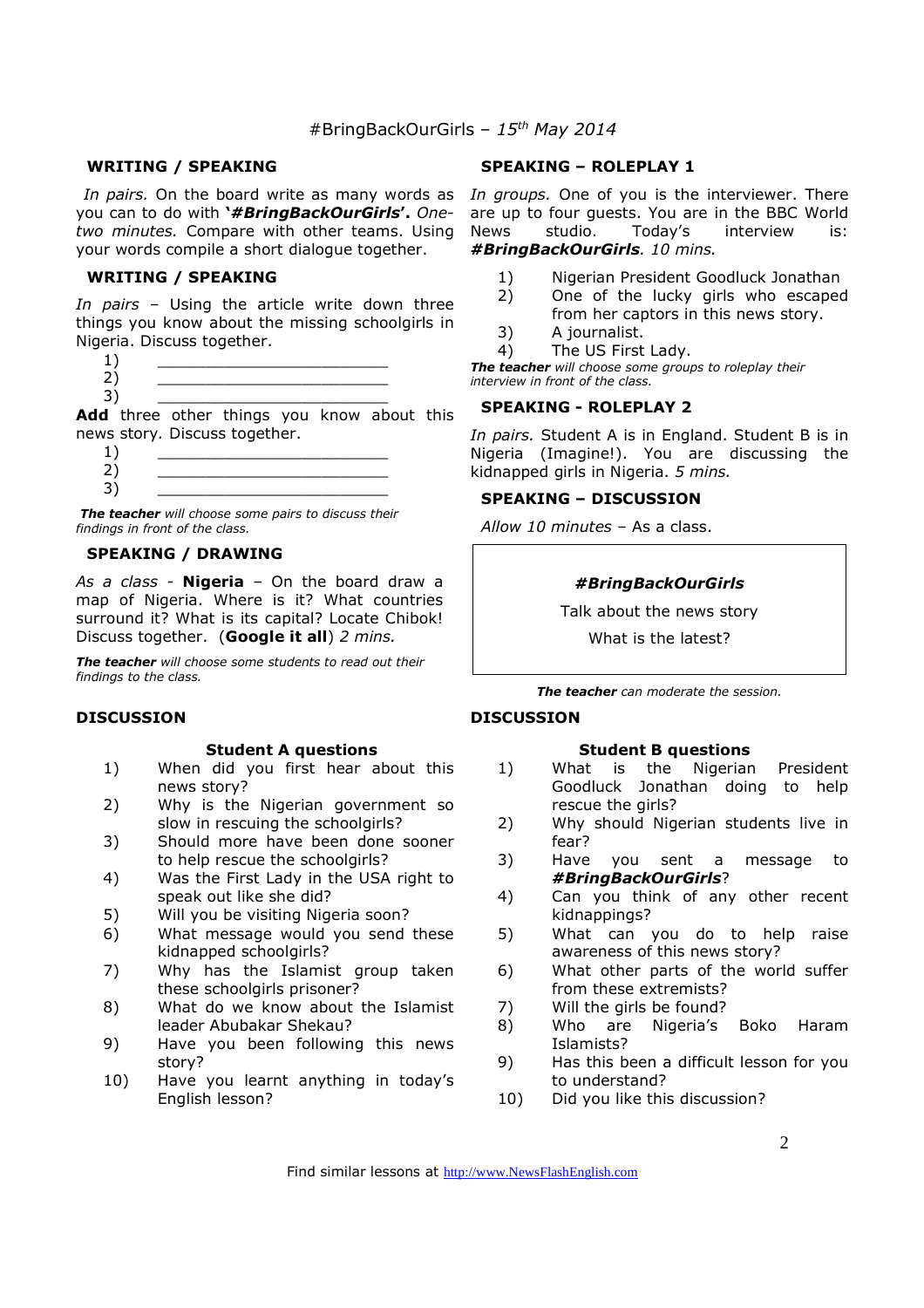#### **#BringBackOurGirls**

Recently 276 (1) were kidnapped from their school (2) in Chibok in north eastern Nigeria. They were taken in the middle of the night by the Islamist military group Boko Haram.

The dreadful drama that took place on April 14th has caught the world's attention. So far the Nigerian government has done little to (3)\_\_ them.

There were fears the girls may be trafficked across the  $(4)$  to be sold as  $(5)$  by their  $(6)$  in neighbouring Cameroon, Chad or Niger after the leader of Boko Haram, Abubakar Shekau, threatened to sell the girls "on the market".

The abducted girls are now thought to be in the Sambisa forest. (7) suggests they have been (8)\_\_ into four groups.

#### *intelligence / schoolgirls / border / dormitory / split up / rescue / captors / slaves*

When the girls were first seized the militants burnt down their school and then blew up an important bridge nearby to (1) efforts to find them.

International efforts to help  $(2)$  the girls have been stepped up with China, the USA, Britain and France having sent personnel and other help to Nigeria to (3) the efforts to rescue the girls.

In America, First Lady Michelle Obama used her husband's weekly radio broadcast to say she and the President were outraged and heartbroken over the kidnappings. She said, "This (4) act was committed by a terrorist group determined to keep these girls from getting an  $(5)$  – grown men attempting to  $(6)$  the  $(7)$  of young girls".

The militant group has killed more than 1,500 people this year and has been waging an  $(8)$  war in Nigeria for the last five years.

### *insurgency / locate / aspirations / snuff out / complicate / ramp up / education / unconscionable*

# **GAP FILL: READING GAP FILL: GRAMMAR**

#### **#BringBackOurGirls**

Recently 276 schoolgirls were kidnapped from their school dormitory in Chibok in north eastern Nigeria. They were taken in the middle  $(1)$  the night  $(2)$ the Islamist military group Boko Haram.

The dreadful drama that took place on April 14th has caught the world's attention. (3) \_ far the Nigerian government has done little to rescue them.

There were fears the girls may be trafficked across the border to be sold  $(4)$  slaves by their captors in neighbouring Cameroon, Chad (5)\_\_ Niger after the leader of Boko Haram, Abubakar Shekau, threatened to sell the girls  $"(6)$  the market".

The abducted girls are now thought to be  $(7)$  the Sambisa forest. Intelligence suggests they have been split up (8) four groups.

#### *into / in / as / by / of / on / so / or*

(1)\_\_ the girls were first seized the militants burnt down (2) school and then blew up an important bridge nearby to complicate efforts to find (3) .

International efforts to help locate the girls have been stepped up (4)\_ China, the USA, Britain and France having sent personnel and (5) help to Nigeria to ramp up the efforts to rescue the girls.

In America, First Lady Michelle Obama used her husband's weekly radio broadcast to say she and the President were outraged and heartbroken over the kidnappings. She said, "This unconscionable act was committed by a terrorist group determined to keep (6) girls from getting an education – grown men attempting to snuff out the aspirations of young girls".

The militant group has killed more (7) 1,500 people (8)\_\_ year and has been waging an insurgency war in Nigeria for the last five years.

*than / these / this / when / other / with / their / them /*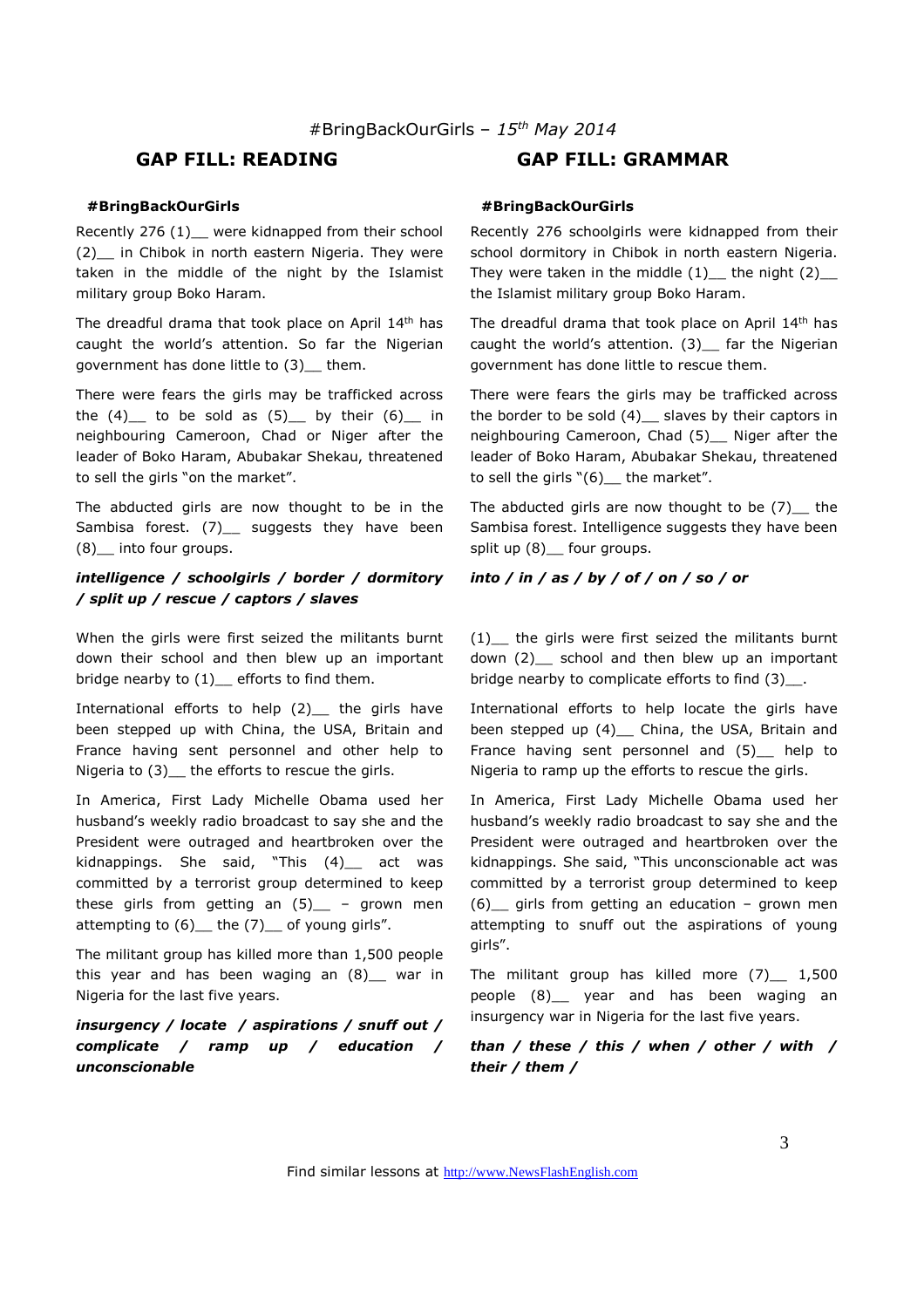# **GAP FILL: LISTENING WRITING/SPELLING**

#### **#BringBackOurGirls!**

Recently 276 schoolgirls were kidnapped from their \_\_\_\_\_\_\_\_\_\_\_\_\_\_\_\_\_\_\_ Chibok in north eastern Nigeria. They were taken in the middle of the night by the \_\_\_\_\_\_\_\_\_\_\_\_\_\_\_\_\_\_\_\_\_\_\_ Boko Haram.

The dreadful drama that took place on April 14th has caught the world's attention. So far the Nigerian government has done little to rescue them.

There were fears the girls may be trafficked across the border \_\_\_\_\_\_\_\_\_\_\_\_\_\_\_\_\_\_\_\_ by their captors in neighbouring Cameroon, Chad or Niger after the leader of Boko Haram, Abubakar Shekau, threatened to sell the girls "on the market".

 $\_$  are now thought to be in the Sambisa forest. Intelligence suggests they have been split up into four groups.

When the girls were first seized the militants burnt down their school and then blew up an important bridge nearby to \_\_\_\_\_\_\_\_\_\_\_\_\_\_\_\_\_\_\_\_\_\_ to find them.

International efforts to help locate the girls have been stepped up with China, the USA, Britain and France having sent personnel and other help to Nigeria to **Nigeria** to **nightle** to rescue the girls.

In America, First Lady Michelle Obama used her husband's weekly \_\_\_\_\_\_\_\_\_\_\_\_\_\_\_\_\_\_\_\_\_ say she and the President were outraged and heartbroken over the kidnappings. She said, "This unconscionable act was committed by a terrorist group determined to keep these girls from getting an education – grown men attempting to snuff out the aspirations of young girls".

The militant group has killed more than 1,500 people this year and has been waging \_\_\_\_\_\_\_\_\_\_\_\_\_\_\_\_\_\_ Nigeria for the last five years.

#### **www.newsflashenglish.com**

**Copyright D.J. Robinson 2014 (V1)** 

# **WRITING / SPEAKING**

**1) On the board -** *In pairs, as a class - write* down 20 different things about the kidnapped schoolgirls in Nigeria. Talk about them! *5 mins.* 

**2) Sentence starters -** Finish these sentence starters. Correct your mistakes. Compare what other people have written.

- 1) The schoolgirls \_\_\_\_\_\_\_\_\_\_\_\_\_\_\_\_\_\_\_\_\_
- 2) Boko Haram \_\_\_\_\_\_\_\_\_\_\_\_\_\_\_\_\_\_\_\_\_\_
- 3) First Lady

**3) Homework -** Write and send a 200 word email to your teacher about: *#BringBackOurGirls* Your email can be read out in class.

#### **GAP FILL READING**

4) border 5) slaves 6) captors 7) intelligence<br>8) split up split up

The teacher will ask the class individually to spell the following words that are in the article. Afterwards check your answers.

1) schoolgirls<br>2) kidnapped 2) kidnapped

3) dormitory 4) Islamist 5) military 6) dreadful 7) Boko Haram 8) caught 9) intelligence 10) captors

**SPELLING** 

# **ANSWERS**

1) schoolgirls<br>2) dormitory 2) dormitory<br>3) rescue

rescue

- 1) complicate<br>2) locate
- 2) locate<br>3) ramp u
- ramp up
- 4) unconscionable<br>5) education
	- education
- 6) snuff out
- 7) aspirations
- 8) insurgency

#### **SPELLING**

Use the following ratings: **Pass = 12 Good = 15 Very good = 18 Excellent = 20** 

- 11) abducted<br>12) trafficked trafficked 13) neighbouring 14) threatened 15) thought
- 16) militants
- 17) complicate
- 18) personnel
- 19) unconscionable
- 20) insurgency